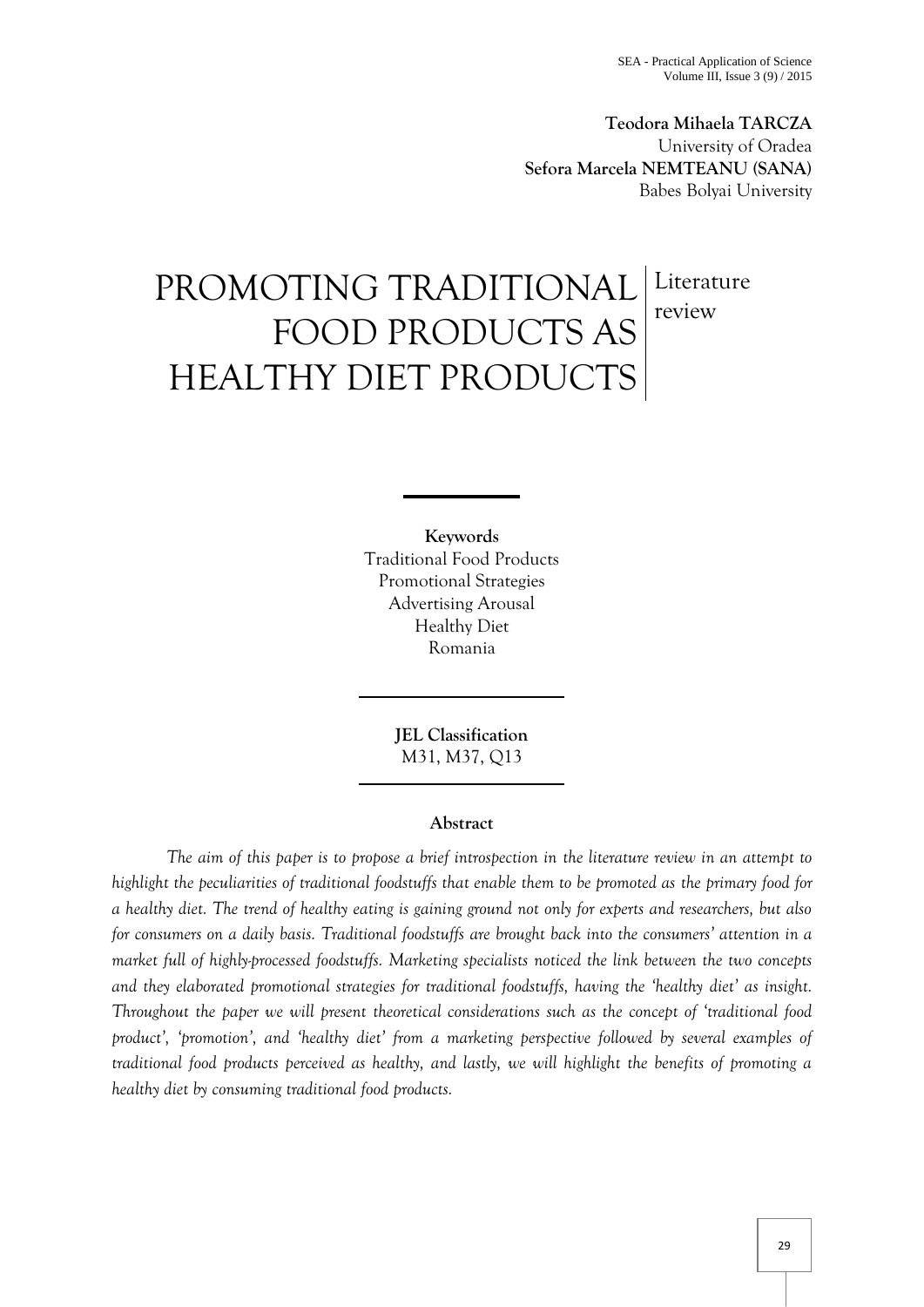## **Introduction**

"Healthy diet" is trending now not only in the scientific literature regarding medicine, nutrition, and the marketing of foodstuffs, but also in lay publications on lifestyle. There has been a flow of ideas and recommendations regarding the attention given to nourishment in the past decades on a global scale. This trend occurred later in our country, but it has been expanding rapidly ever since (Dima *et al.,* 2006).

Romanian traditional food products are considered healthy, without preservatives or additives, and obtained through processing methods that preserve the organoleptic and nutritive qualities of the ingredients. For the sake of brevity, we will use the following abbreviations: TFP – traditional food products, TFC – traditional food consumers, RTFP – Romanian traditional food products.

In the European Union, most traditional products are promoted as healthy and nourishing products, recommended for maintaining a proper diet. TFP are perceived by consumers as a category of healthy foodstuffs (Canon, 2005; Mitterer-Daltoe et al., 2014). Some authors claim that consuming such traditional products can be curative (Reyes – Garcia, 2006). The tag "healthy" is found in promotional messages, websites, and product labels of TFP.

By examining the literature and the promotional materials in question regarding some TFP (registered in Romania and in the European Union), we highlighted the connection between TFP and healthy dieting and we propose a few positive effects of TFP on consumers' health.

#### **1. Theoretical Background**

#### **1.1. Traditional Food Products**

Regional traditional food products have a long history from a cultural, economic, and social standpoint. For instance, Bordeaux wines and Roquefort cheese (acknowledged by the Parliament of Toulouse since 1666) have been legally acknowledged and regulated in Europe since the beginning of the twentieth century (CambraFierroandVillafuerte Martin, 2009).

Protected Geographical Indication (PGI) with Protected Designation of Origin (PDO) or Traditional Specialities Guaranteed (TSG) represented a topic of interest for researchers in the academia since the beginning of the 90s. The importance of this topic has been asserted by the governments of member states of the European Union and by the European Commission, and also by the associations of small and local enterprises (comprising the majority of producers in this field) (Barham, 2003; Brito *et al.*, 2010; van Ittersum, 2007; Barham & Sylvander, 2011; Tregear *et al.*, 2007; Vanhonacker, 2010).

A traditional product, or a local one, is tightly connected to the place of origin. Local products are generally used when preparing traditional dishes. One reason would be the economic implications: since it helps the creation of jobs for the locals, which in turn helps develop a sustainable environment (FAO, 2004). The place of origin is seen as "an expression of resources and peculiar local lore embedded in the product" (Allaire & Wolf, 2004), but it is also ambivalent (Barham & Sylvander, 2011), influenced by both the producer (or group of producers) and the consumers; the latter are considered 'connoisseurs'. Tregear and Giraud (2011) in Barham and Sylvander (2011) tackle the PGI products from three perspectives: firstly, referring to the recognition and labelling of registered products to protect them and to raise their market value, secondly, "as a tangible result of cultural traditions", and thirdly, "as a social phenomenon in which the contemporary meaning and value of the IG products are created by several actors".

## **Definition and advantages of PDO, PGI, and STG**

The quality and unique cultural characteristics of the traditional products as opposed to counterfeits lead to the stabilisation of an European labelling system for the quality of agricultural and traditional foodstuffs originating from various member states in the European Union in order to protect and promote their commercial labelling. The system entails the voluntary use of one of the three specific labels – Protected Geographical Indication' (PGI). "Protected Designation of Origin" (PDO), and "Traditional Specialities Guaranteed" (TSG) – gathered in an online database, entitled "DOOR database' (Database of Origin and Registration).

These tags put on the labels of traditional products demonstrate that the respective foodstuffs originate exclusively from Europe, from recognised local areas, and were obtained from traditional ingredients or through traditional methods. The work of thousands of agriculturalists and producers is thus capitalized, contributing to the preservation and development of the local peculiar patrimony of each member state. Moreover, the system guarantees the consumers that the foodstuffs with these labels are trustworthy.

#### **Romanian Traditional Food Products**

In Romania, the legislative document bringing the certification under regulation is the Regulation no 724/2013 which stipulates that the traditional product must be manufactured from local raw materials, following a traditional recipe peculiar to the place of production, reflecting a traditional method of production or manufacturing, demonstrating that the product was manually crafted in a traditional manner. The products that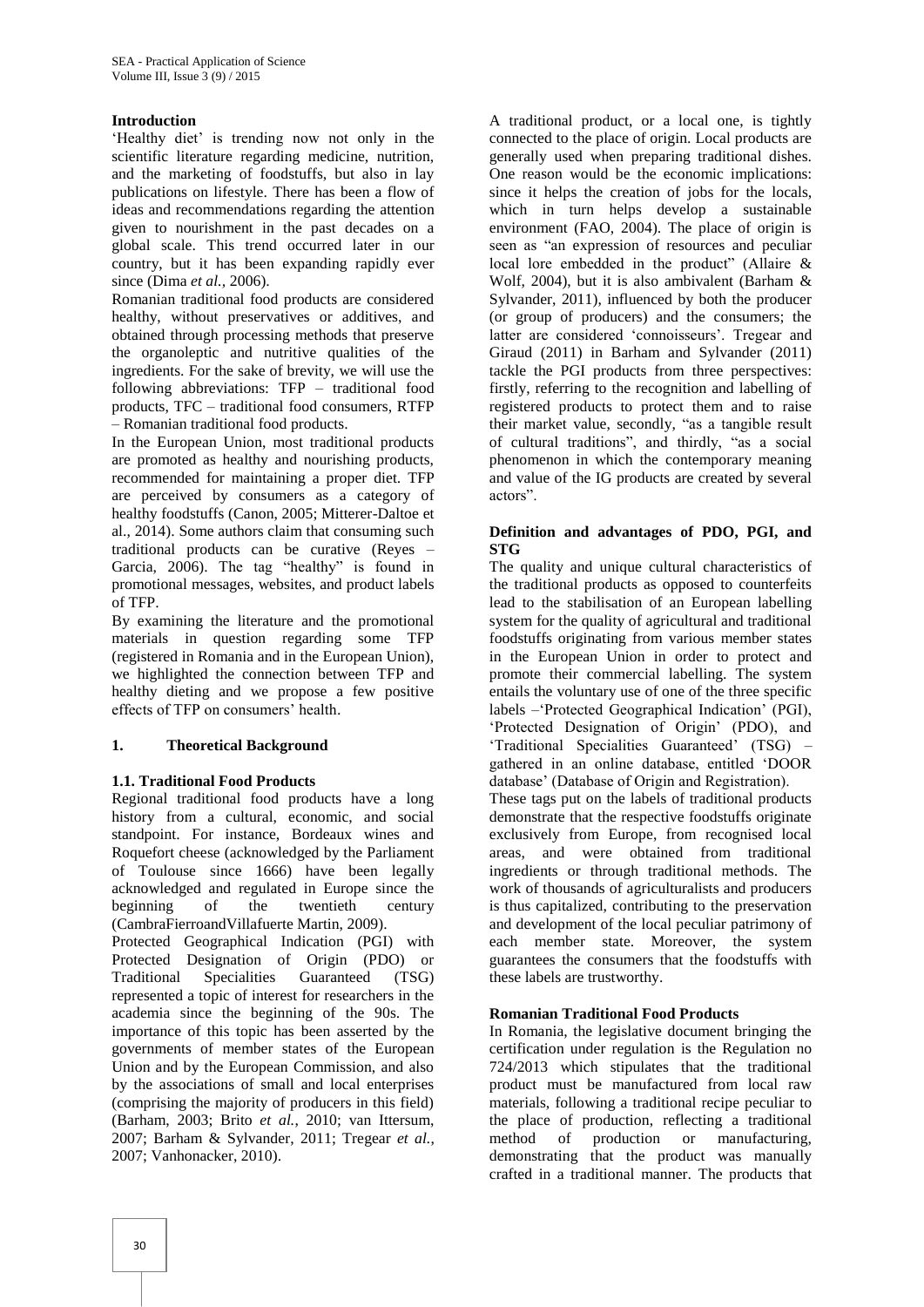fulfil these requirements are attested as 'traditional' and are later registered in the database of the Ministry of Agriculture and Rural Development entitled National Registry of Traditional Products.

Traditional foodstuffs are considered healthy and tasty, appreciated mostly by natives, whether they live in their country of origin or they move elsewhere (Barham şi Sylvander, 2011). An interest for traditional foodstuffs has been trending owing to the consumers" concern towards their wellbeing (Vanhonacker *et al*., 2010). "Healthy and tasty" are two very attractive attributes contributing to the food industry and it is desirable for these products to be obtained in large quantities and later exported (IBA, 2006).

## **1.2. Promotional Strategies (message, insight, advertising arousal)**

Scientific literature presents a series of approaches to the concept of "promotion" as a component of the marketing mix, along with the product, price, and distribution (Kotler, 2006), approaches ranging from those that present it as an ensemble of promotional activities meant to attract client and to boost sales, to those that consider promotion tantamount to integrated marketing communication (Czinkota*et al.*, 2000). If in the past, the alternate and uncorrelated promotional activities were effective, in the era of marketing 3.0, promotion ought to be the result of unceasing, sustained, and joint efforts of promotional activities, ranging from advertising to online promotions (Kotler, 2010).

Traditional promotional strategies do not always manage to obtain the desired effect or to reach the target market, to trigger a reaction from the target consumers (Todt and Dabija, 2009).

To attract consumers' attention marketing experts have constantly developed alternative or unconventional marketing strategies, using nonconformist messages (Levinson, 2002). Irrespective of the chosen promotional strategy (ATL – *above the line*, or BTL – *beyond the line*) or of the chosen medium (TV, radio, press, OOH – *out of home exposure* – event marketing, online, social media, etc.), it is the insight of the campaign and the message you convey to the target market that draws the attention and interest to potential consumers. According to Saba (2013), an insight is the understanding of human behaviour, or emotions which can be leveraged to build a brand, or to promote a product.

Therefore, irrespective of the evolution and range of promotional activities and technology, it is the proper message conveyed to the target audience that weighs in when making decisions regarding marketing strategies. The message must correspond with the consumers' needs and expectations.

Another important aspect of promotion is 'emotional arousal'. Different researchers highlight that emotional arousal positively impacts the

advertising"s persuasiveness (Stout & Leckenby 1988).

The specialized literature also analyses the attention offered to different messages on different levels. The levels identified in literature review are pre-attention, focal attention, comprehension, and elaboration (Greenwald &Leavit, 1984). In the case of traditional food consumption, pre-attention refers to the level in which consumers do or do not pay attention to information regarding traditional foods. On the one hand, some consumers were not previously informed; on the other hand, others were informed but did not manifest interest in consuming the traditional products. Focal attention is the level in which consumers start acknowledging the existence of the offer, and manifest an interest; they start to search information regarding that particular product. Comprehension represents the level in which consumers understand the benefits of the traditional product, the qualities that sets this product apart from other, and are ready to action in this respect. Elaboration is the moment of action, in which consumers make the product part of their acquisition package, and integrate this type of product in their lifestyle.

Companies have to relate strategically, obtaining reliable insight for promoting traditional foods to potential consumers that are on the levels of preattention and focal attention, levels identified by Greenwald and Leavit 1984). On the focal attention, comprehension stage and elaboration, companies focus on informing, but also on the emotional arousal of advertising.

Promoting foodstuffs influences the consumers' preferences and culinary habits. Due to the fact that the general trend is to promote "less healthy" products, some authors claim that food advertisements have a certain part in increasing the obesity rate (Adams, Tyrell & White, 2011).

The individualisation of such products and the attribution of idiosyncrasies bring about additional benefits to the promotion and sales of traditional products. For instance, if the producers mention a peculiarity of their product (origin, variety), that particularity confers trust in the eyes of consumers (Selfa and Qazi, 2005).

The need to purchase individualised products, or products that aren"t common, propels these products in the consumers" top list of preferences. The name that trigger consumers' memories, or those that have a rustic appeal, those that trigger the subjectivity and the alleged linkage to the consumers' identity fosters the consumers' desire and decision to purchase that particular product. Moreover, promoting traditional dishes is more effective when coupled with promoting the "story" (Selfa and Qazi, 2005). Leaflet images containing information regarding the entire production process bring about a touch of authenticity. This type of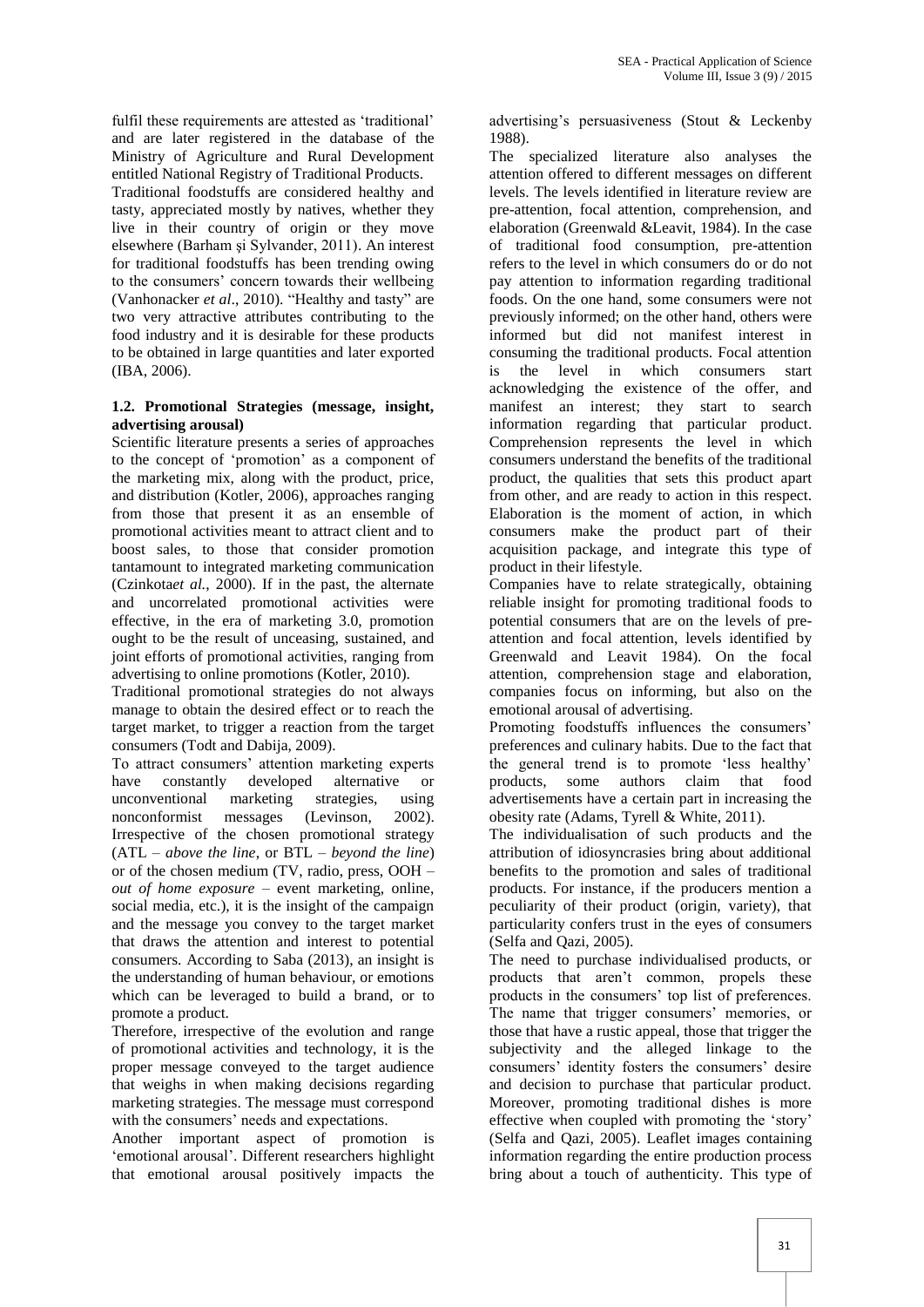marketing is effective and increases the odds of sales.

# **1.3. Healthy Food Diet Trend**

This trend of conscious healthy eating has been anticipated a few years ago by researchers in the scientific literature pertaining to Romania. Dima *et al.* (2006) noticed that the relation between agriculture, foodstuffs, and health is increasingly evident, partly because the "civilisation's diseases" occur due to an improper diet in terms of quality and due to excessive chemical additives in the food industry. Consequently, the "bio" market, that comprises the products cultivated in a sustainable and eco-friendly culture, will be increasingly sought after and appreciated (Dima*et. al.*, 2006).

Apparently the concept of healthy diet is, in lay terms, associated with the consumption of eco products, natural products, (Tănase, Roşca & Jurcoane, 2012), with the adoption of a vegetarian or vegan lifestyle, or recently "raw vegan" (the foodstuffs are not thermally prepared).

The perception of benefits a product has on one"s health constitutes an important factor in decisionmaking when purchasing (Mitterer-Daltoe et al., 2014). Consumers who are preoccupied with choosing healthy products tend to pay extra attention to labels and to the information these convey, especially regarding the effects on their health [\(Hess, Visschers](http://www.sciencedirect.com.ux4ll8xu6v.useaccesscontrol.com/science/article/pii/S0023643813003563#bib11) & Siegrist, 2012).

# **2. Research design**

The objective of the present research is the exemplification of some traditional food products and promotional concept applicable to reach specific categories of consumers at different levels of decision.

In order to evaluate the principal aspects regarding exemplifications of the traditional food products and the way they are promoted we analysed a number of 30 studies on promotion, healthy and traditional food. Romanian and European traditional food products were taken into consideration, along with the study of some promotional materials. The research is a qualitative one, based on secondary resources.

#### **3. TFP and their positive effects on health**

The healthy diet trend is an important influencing factor to food industry. "If you habitually buy healthy products, consider yourself a pioneer!", wrote the health and nutrition magazine of the University of Tufts, New York, in 2008 (Healthy Foods in Fashion, 2008) trying to highlight the comeback of consumers" preferences for eco, local, or ethnic culinary products (Somali, Cuban, or Korean cuisine, etc). The same report states that the food industry has to take into consideration a large category of consumers, the 'baby boomers' who

wish to maintain their youth and health by resorting to healthy eating.

The Internet is an effortless means of promoting a particular lifestyle or of a healthy diet and it enables such promotional strategies to quickly reach the target market. Be it restaurants, catering services, well-known chefs or amateurs, or producers, they are well aware that the Internet enables them to draw closer to their target market.

There are legislative regulations regarding the promotion of foodstuffs on a global and European scale. These regulations pertain to the reduction of sugar, salt, and fats intake, following the recommended daily intake (RDI), cutting down on snacks and portions (Adams, Tyrell & White, 2011; Grey, 2005; Pettersson and Fjellstrom, 2006; WHO, 2014). Producers are starting to get involved in marketing activities meant to promote healthy eating (Adams, Tyrell & White, 2011). Brands and mass-media are two important influencing sources when it comes to promoting the consumption of healthy products. Responsible marketing manages to contribute greatly in this respect, since the media is controlling the advertising and the brands, by creating emotional bonds with the consumers (Pettersson & Fjellstrom, 2006).

The results of a study conducted in 1997 show that the inhabitants of Maine manifested great interest for local products, which were considered healthier than those marketed in supermarkets (Ross, 1998), but the consumers considered the difficult access to such products a disadvantage. A marketing experiment was proposed to commercialise local products at the consumers" workplace, which led to a significant boost in sales, even in the monitoring period post-implementation.

Conner (2009) noticed that in the state of Michigan, USA, consumers who frequented shops with healthy foodstuffs were more likely to eat traditional or local products bought directly from the producers. British consumers have expressed a great demand for healthy foodstuffs, such as Mediterranean products (Cannon, 2005), which determined some producers in the food industry to excessively (and sometimes abusively) label such qualities.

Even more researchers claim that the advent and spread of degenerative diseases are the result of technological and economic progress (Lang and Heasman, 2004; Kessler, 2009; Chandon and Wansik, 2010). Consequently, we pose the following question: how can we protect, maintain, and differentiate the ingredients of traditional and local foodstuffs from the vast offer of the food industry?

In practice, there are only a few states or regions that dared to fight for maintaining the positive elements of national/local healthy diets to the detriment of massive imported Western goods without imposing measures that breached the law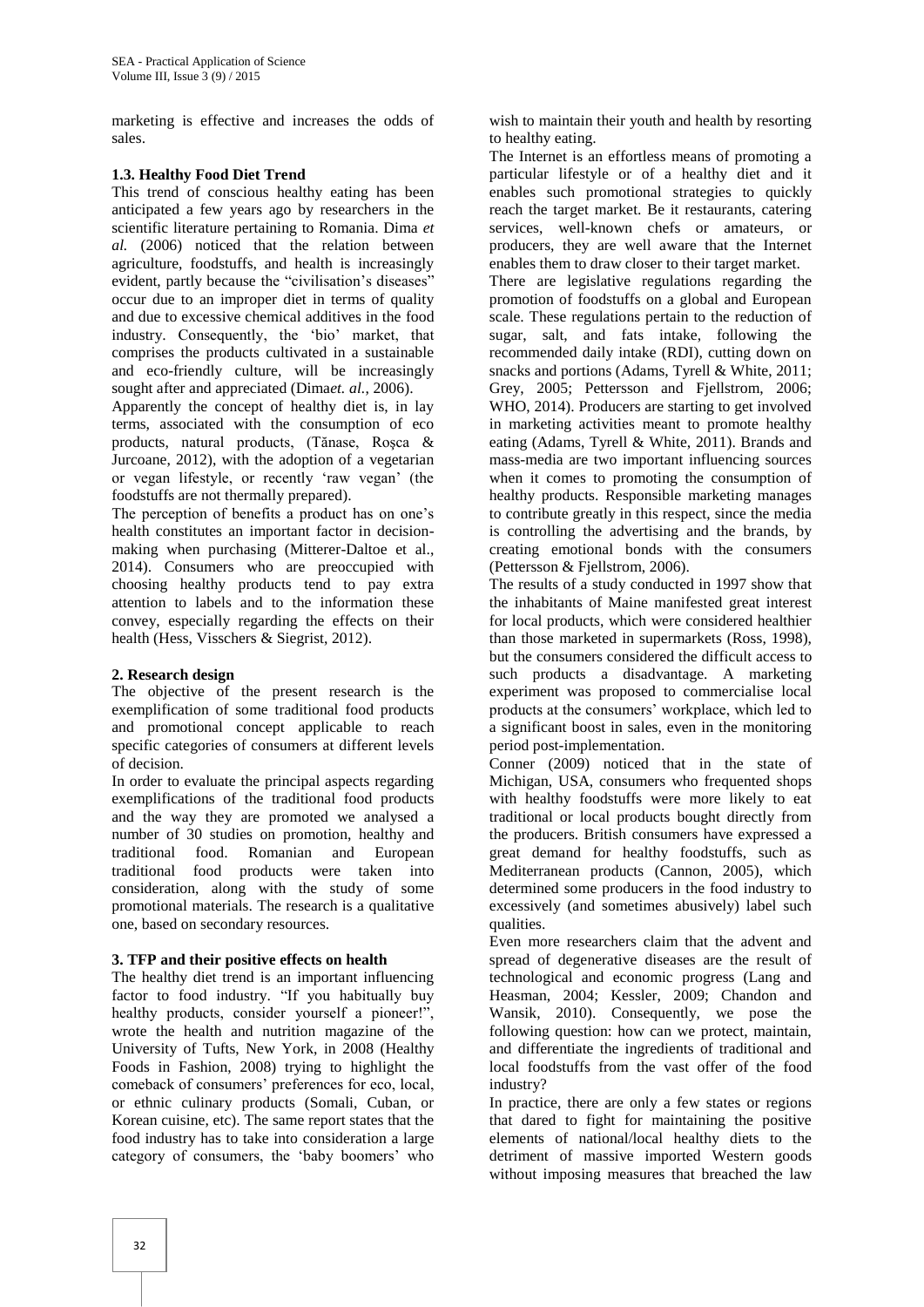of free trade. Economic interests triumphed in the fight with consumer health concerns (Lang & Heasman, 2004).

Studies conducted at the beginning of the 90s showed that the majority of chronic diseases (heart diseases, heart attacks, and ischemic strokes, different types of cancer and diabetes, and obesity) are wedded to the patients' dietary habits (Norberg-Hodge, Gorelick & Merrifield, 2000; UNEP, 1999). They claimed that this is the result of the transition from a traditional diet based on the consumption of local products and a healthy lifestyle, to a diet based on processed foods and a sedentary lifestyle (Lang & Heasman, 2004).

*French cuisine* is based on foodstuffs with high cholesterol levels and fats with saturated fatty acids, engendering circulatory and heart diseases. Nevertheless, deaths caused by these diseases are fewer in France than in other countries with similar dietary habits. The explanation is the moderate and systematic consumption of *red wine* produced in France. This situation is globally known as the "French paradox" (Szakaly et al., 2010).

*Mangalița meat* has different qualities than other breeds (Szakaly, Szigeti and Szente, 2012). Mangalița ham contains iron, manganese, zinc, vitamin B, and the isoflavonoid levels are especially higher than those found in other breeds. Regarding the fatty acids, Mangalița meat contains omega-3 fatty acids in proper quantities. For example, one producer of Romanian traditional meat products, Toto Butchery, has the following slogan on their website: "For a healthy diet, we promote Mangalița pork products". This producer from Maramureș promotes Mangalița meat products at different traditional cultural events with the purpose of promoting RTFP and raising consumer awareness regarding the adoption a healthy lifestyle (Butchery, 2015).

Another Romanian traditional product registered on a community level, *Magiunul de Topoloveni,*  established itself on the market as a family brand and it highlights its health benefits and it also conveys its intrinsic qualities through various media: it ought to be consumed by diabetics, it is rich in fibres, it has a significant amount of vitamins and minerals, it relieves stress, and it has anti-ageing properties (owing to selenium content) (see advertising banner, Figure No. 1), just as walnut helps in this respect (Ecomagazin, 2012).

The *Mediterranean diet*, perceived as the healthiest dietary lifestyle (Batrinou and Kanellou, 2009) and associated with a healthy lifestyle, is peculiar to Cyprus, Greece, Italy, and Southern France (Cannon, 2005). Traditionally, the Mediterranean diet is characterised by the high intake of fruit, vegetables, pasta, bread, nuts, seeds, and olive oil, and moderate intake of meat, fish, dairy products, eggs, and wine. The Mediterranean diet has a low level of saturated fats and a high level of monounsaturated fatty acids derived from olive oil (Royal College of Physicians, 2000).

Dietary Mediterranean traditions were associated for a very long time with a low mortality rate and with a better health, thus the adoption of the Mediterranean diet pyramid is perceived as the "healthy food" option for those who wish to improve their diet (Batrinou & Kanellou, 2009).

Recent studies bring forth conclusive evidence, especially in Europe, according to which the Mediterranean diet slightly changed in the 50s and 60s towards a more Western diet, to appeal to individuals of all ages (Arvaniti *et al.*, 2006; Polychronopoulos *et al.*, 2010).

Dieticians recommend *personalized nutritional files* for every individual. Based on the nutritional file and iridology (method of examining one's health through one"s eye), consumers can be diagnosed and depending on the diagnosis, they can have an individualized diet in order to be healthy. Therefore, this could enable different opportunities in food consumption, by examining which products and quantities are beneficial and which are harmful (Funar, 1999).

# **Conclusions and further directions**

To conclude, we can posit a few beneficial effects that the *promotion of a healthy diet through the consumption of traditional and local products* has on individuals, both as consumers and producers/salesmen, and on the state as a provider of public health services and social work. The state is interested in supporting and promoting the consumption of local healthy foodstuffs. At least on a theoretical level, if the citizens of a state have a higher index of wellbeing, the state significantly reduces its costs in this respect. By stimulating the production of local and traditional food products, the state can support the small and local enterprises that could cash in higher profits that would in turn benefit the state in taxes.

From the consumers' perspective, if they choose to purchase healthy products from the small enterprises found in their neighbouring areas instead of purchasing imported goods from chain stores (goods which no longer have their organoleptic qualities due to the chemical processing done in order to withstand transportation) they help develop the rural environment. In this manner, we could witness the bridge of the urban-rural divide. Urban inhabitants will be able to consume healthy products along with rural inhabitants, and it will also raise the standard of living in the rural area due to the development of production and to the commercialization of local products. At present, although inhabitants of big cities have greater chances of being healthy, studies have shown that they are 39% more likely to suffer from psychological affections (depression) (Ecomagazin,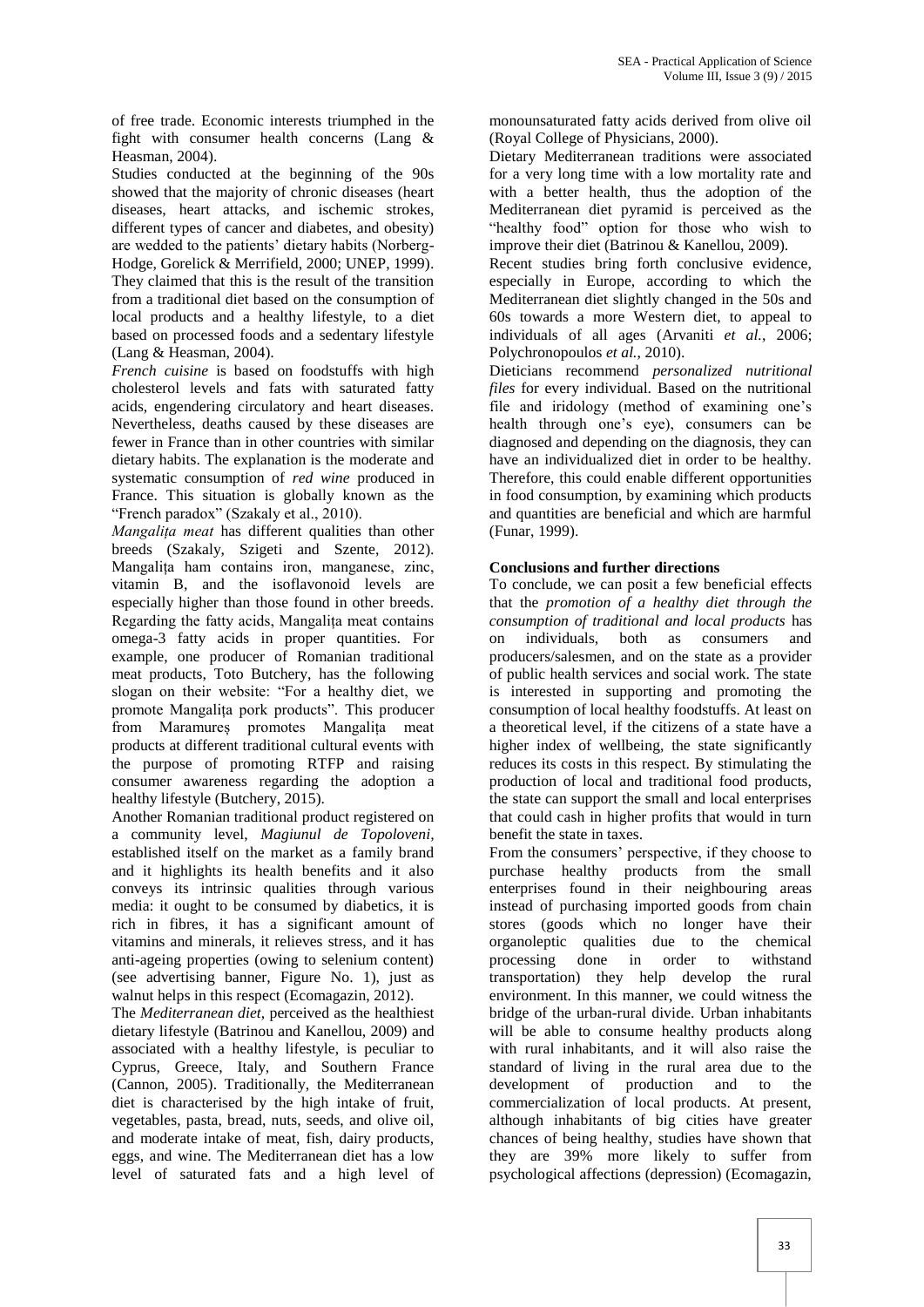2012). Individuals who have a healthy lifestyle based on a healthy diet have some benefits, such as longevity, work productivity, pleasant ways of rest and relaxation in their leisure time.

In their efforts of creating favourable relations between the brand and the consumers, the producers and marketers should also include aspects pertaining to health (Pettersson & Fjellstrom, 2006), especially in the case of products tailored for families and children. The choice of healthy eating can be facilitated if such healthy products are available in restaurants, shops, online, attractively packaged so that they can compete with the regular products.

We propose extending the research on a traditional food products sample selected from DOOR database to analyze the insight of the promotional messages in order to verify the validity of our hypothesis according to which "traditional products are predominantly promoted as healthy".

# **References**

[1] Adams, J., Tyrell, R. & White, M. (2011). Do Television Advertisements Portray Advertised Foods In A "Healthy" Food Context? *British Journal of Nutrition*. 105, 810 – 815.

[2] Allaire, G. şi Wolf, S. A. (2004). Cognitive Representations and Institutional Hybridity*, Agrofood Innovation, Science, Technology şi and Human Values*, 29 (4), pp. 431-458. doi:10.1177/0162243904265896.

[3] Arvaniti F., Panagiotakos D.B., Pitsavos C., Zampelas A. şiStefanadis C., (2006). Dietary habits in a Greek sample of men and women: The ATTICA Study. *CentEur Public Health 2006*, 14, 74-77.

[4] Barham, E. (2003). Translating Terroir: The Global Challenge of French AOC Labeling*. Journal of Rural Studies*, 19 (1), 127-138. doi:10.1016/S0743-0167(02)00052-9.

[5] Barham, E. şi Sylvander, B. (2011). *Labels of Origin for Food: Local Development, Global Recognition.* Wallingford: CAB International.

[6] Batrinou, A. M. &Kanellou, A. (2009). Healthy Food Options and Advertising in Greece. *Nutrition and Food Science*, 39 (5), 511-519. doi:10.1108/00346650910992178.

[7] Brito, N. V., Santos, D., Vale, A. P., Afonso, I. M., Mendes, E., Casal, S. şiOlveira, M. B. P. P. (2010). Innovation with Traditional Products: Chemical Characterization of a Traditional Portuguese Meat Sausage, Aiming at PGI Certification. *British Food Journal*, 112 (5), 489- 499. doi:10.1108/00070701080001386.

[8] CambraFierro, J. şiVillafuerte Martín, A. (2009). Denominaciones de origen e indicacionesgeográficas: justificación de suempleo y valoración de susituación actual en Espańa in: Lamo de Espinosa, J. (Coord.); *El Nuevo sistema* *agroalimentario en una crisis global*. ColecciónMediterráneoEconómico; Cajamar, 329- 350; http://goo.gl/R07Juz; http://goo.gl/WMjhg8.

[9] Cannon, J. (2005). Notions of Region and the Mediterranean Diet in Food Advertising: Quality Marks or Subjective Criteria?*British Food Journal*, 107 (2), 74-83, disponibil la: [http://goo.gl/Xsc5Pm.](http://goo.gl/Xsc5Pm)

[10] Carmangeria Toto (2015). Home page. Products, available at:

<http://carmangeriatoto.ro/produse/>

[11] Chandon, P. şiWansink, B. (2010). I*s food marketing making us fat? A multi-disciplinary review*. Foundations and Trends in Marketing, 5(3), 113-196. doi:10.1561/1700000016.

[12] Conner, D. S., Montri, A. D., Montri, D. N. şi Hamm, M. W. (2009*). Consumer Demand for Local Produce at Extended Season Farmers' Markets: Guiding Farmer Marketing Strategie*s. Renewable Agriculture and Food Systems, 24(4), 251-259. doi:10.1017/S1742170509990044.

[13] Czinkota, Michael *et al.* (2000). *Marketing: Best Practices*. Dryden: Forth Worth, TX.

[14] Dima, D. (coord.), (2006). *Mărfurialimentareşisecuritateaconsumatorului*.Buc ureşti: Economica.

[15] Ecomagazin (2012). *Care suntbolileprovocate de viaţa la oraş*. 12 aug. 2012, available at: http://goo.gl/BHMJwP.

[16] Ecomagazin. (2012). *Miezul de nucă e bogatîncupruşi zinc, elemente care păstreazăsănătateacardiovasculară*. 23 Sep. 2012, available at: http://goo.gl/A6bC9k.

[17] FAO. (2004). *Food safety and quality in Europe: aspects concerning in particular quality, nutritional balance, the importance of agricultural land and cultural heritage (Terroirs)*. 24th Regional Conference for Europe, Item 6, Montpellier, France, 5–7 May.

[18] Funar, Ѕ. (1999). *Мarkеting agroalimеntar*. Cluj-Napoca: Digital Data.

[19] Greenwald, A. G., & Leavitt, C. (1984). Audience involvement in advertising: Four levels. *Journal of Consumer Research (Pre-1986), 11*(1), 581.Retrieved from

[http://search.proquest.com/docview/223323216?ac](http://search.proquest.com/docview/223323216?accountid=15533) [countid=15533](http://search.proquest.com/docview/223323216?accountid=15533) (30.10.2015)

[20] Healthy foods in fashion. (2008). Tufts University Health and Nutrition Letter, 26(2), 3, available at: http://goo.gl/ejoNyJ.

[21] Hess, R., Visschers, V.H., Siegrist, M. (2012). The role of health-related, motivational, and sociodemographic aspects in predicting food label use: a comprehensive study. *Public Health Nutrition*, 15 (3), pp. 407–414.

[22] IBA (2006). Institutul de Bioresurse alimentare. Proiectul "Evaluarea conformității produselor tradiţionale din România faţă de cerințele legislative de siguranță alimentară în vederea certificării pe baza principiilor *HACCP"*, rezumat publicabil.[Evaluating the conformity of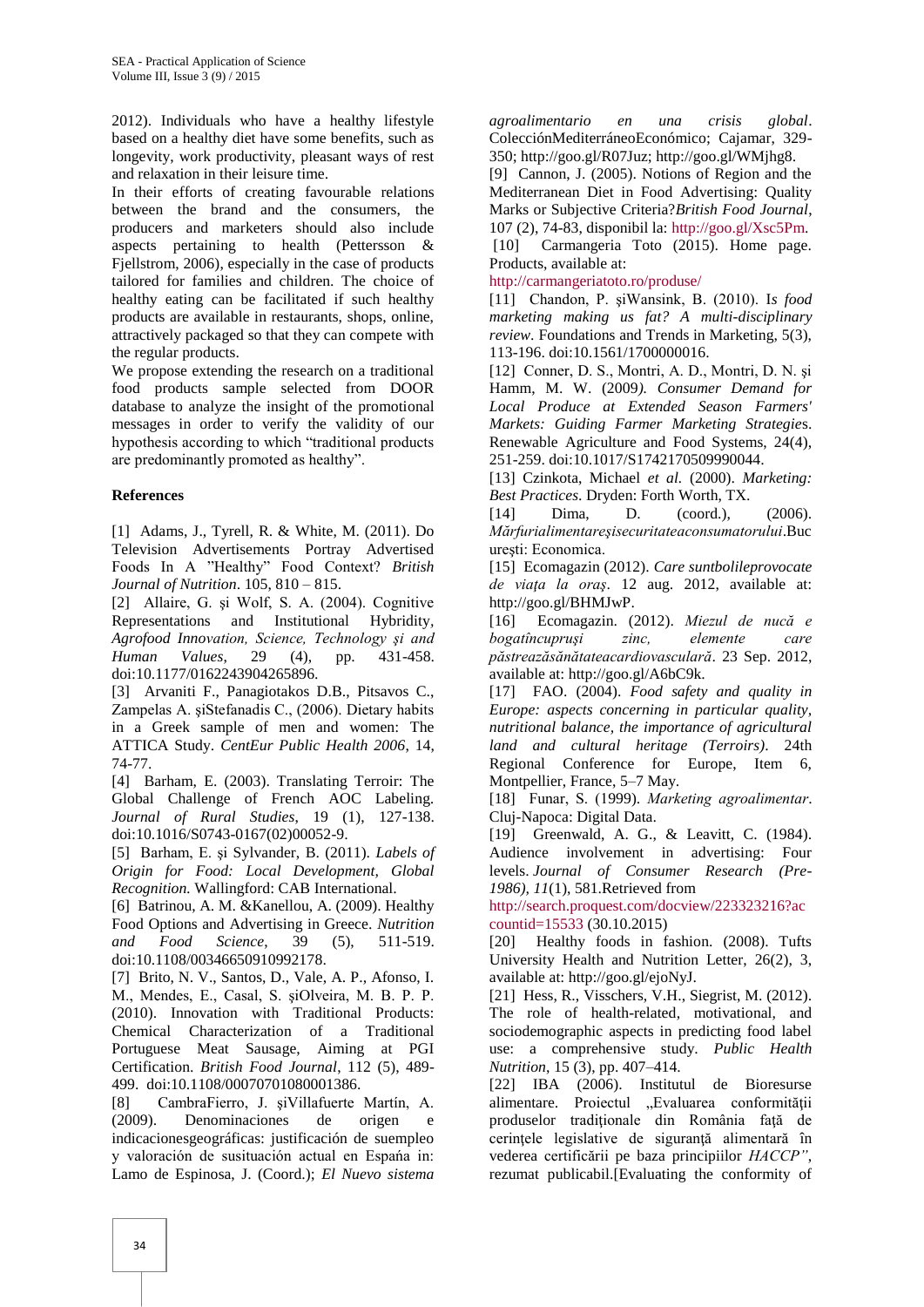RTFP regarding the legislative requirements of alimentary safety in order of obtaining the HACCP certificate], available at:

[http://www.bioresurse.ro/documents/Rezumat%20p](http://www.bioresurse.ro/documents/Rezumat%20publicabil.pdf) [ublicabil.pdf.](http://www.bioresurse.ro/documents/Rezumat%20publicabil.pdf)

[23] Kessler, D. (2009). *The end of overeating: Taking control of the insatiable american appetite.* Cleveland: Penton Media, Inc., Penton Business Media, Inc.

[24] Kotler, Ph., Armstrong, G. (2006). *Principles of Marketing*.14<sup>th</sup> edition.Pearson Education.Prentice Hall.

[25] Kotler, Philip, Kartajakya, H. şiSetiawan, I. (2010). *Marketing 3.0*. John Wiley&Sons: Hoboken, NJ.

[26] Lang, T. &Heasman, M. (2004). *Food wars: The Global Battle for Mouths, Minds and Markets*. Earthscan, Sterling, VA, USA.

[27] Levinson, J.C. (2002). *Guerrilla Advertising.* Bucharest: Business Tech.

[28] Mitterer-Daltoe, M., Queiroz, M., Fiszman, S. şi Varela, P. (2014). Are fish products healthy? eye tracking as a new food technology tool for a better understanding of consumer perception. *Lwt-Food Science And Technology*, 55 (2), 459-465. doi:10.1016/j.lwt.2013.10.013.

[29] Norberg – Hodge, H., Gorelick, S., Merrifield, T. (2000). *Bringing the Food Economy Home: The Social, Ecological and Economic Benefits of Local Food*, Dartington: International Society for Ecology and Culture (ISEC).

[30] Pettersson, A., &Fjellstrom, C. (2006). Responsibile marketing to children and their families. Young Consumers, 7(4), 13-18. doi:10.1108/17473610610717928.

[31] Polychronopoulos, E., Pounis, G., Bountziouka, V., Zeimbekis, A., Tsiligianni, I., Qira, B., ...Panagiotakos, D. (2010). Dietary meat fats and burden of cardiovascular disease risk factors, in the elderly: A report from the MEDIS study.*Lipids in Health and Disease,* 9 (30).doi: http://dx.doi.org/10.1186/1476-511X-9-30.

[32] Ross, N. J., Anderson, M. D., Goldberg, J. P., Houser, R., şi Rogers, B. L. (1999). *Trying and Buying Locally Grown Produce at the Workplace: Results of a Marketing Intervention*. American Journal of Alternative Agriculture, 14(4), 171-179 regăsit la[: http://goo.gl/qpCv4E.](http://goo.gl/qpCv4E)

[33] Reyes-García, V. (2006). Eating and healing. traditional food as medicine. *Economic Botany*, 60(4), 389-389.doi:10.1663/0013-0001(2006)60 [389a:EAHTFA] 2.0.CO;2

[34] Royal College of Physicians (2000), Statement on the Health Benefits of the Mediterranean Diet, available at: [http://goo.gl/tD9esH.](http://goo.gl/tD9esH)

[35] Saba, K. (2013) Strategic Planning & the Importance of Consumer insights Retrieved from slideshare.com (30.10.2015)

[36] Selfa, T; Qazi, J. (2005). Consumer demand for local produce at extended season farmers' markets: guiding farmer marketing strategies. *Agriculture and Human Values* 22 (4): 451-464.

[37] SonimpexTopolveni (2015). Site de prezentare.Home page. Available at: [www.magiun](http://www.magiun-sonimpex.ro/)[sonimpex.ro](http://www.magiun-sonimpex.ro/)

[38] Stout, P. A., &Leckenby, J. D. (1988). The nature of emotional response to advertising: A further examination. Journal of Advertising, 17(4), 53–57.

[39] Szakaly Z., *et al.* (2010). *Marketing a hagyomanyosésTájjelegűélelmiszerekpiacán*, KaposvaryEgyetemGazdaságtudományiKar, Kaposvar.

[40] Szakály, Z., Szente, V., Kövér, G., Polereczki, Z., şi Szigeti, O. (2012). *The influence of Lifestyle on Health Behavior and Preference for Functional Foods*. Appetite, 58(1), 406-413. doi:10.1016/j.appet.2011.11.003.

[41] Tănase, D. L., Roşca, I. M., şiJurcoane, A. (2012). *The Perception on Ecological Products - A Research on the Urban Consumer*. Annals of the University of Oradea: Economic Science, Vol. 1, 1215-1220.

[42] Todt H. &Dabija, D.C. (2009). The Use of Media for Advertisment – Trend or Strategy?inAbrudan, E., Mogoș, A. & Meza, R. (Ed.). Interdisciplinary New Media Studies International Conference Proceedings,  $1<sup>st</sup>$  Edition, Cluj Napoca, 67-74.

[43] Tregear, A., Arfini, F., Belletti, G., şi Marescotti, A. (2007). *Regional Foods and Rural Development: The role of Product Qualification*. Journal of Rural Studies, 23(1), 12-22. doi:10.1016/j.jrurstud.2006.09.010

[44] Tregear, A., et. Giraud, G. (2011). *Geographical Indications, Consumers and Citizens* în Barham, E., şi Sylvander, B. (2011).*Labels of Origin for Food: Local Development, Global Recognition*. Wallingford: CAB International

[45] UNEP (United Nations Environment Programme), (1999). *Annual Evaluation Report. Evaluation and Oversight Unit*, disponibil la: http://goo.gl/TfNNcZ.

[46] vanIttersum, K., Meulenberg, M.T.G., Van Trijp, H., and Candel, J. J. M. (2007) *Consumers' Appreciation of Regional Certification Labels: A Pan-European Study*. Journal of Agricultural Economics, 2007, Vol. 58, No. 1, pp. 1-23. regăsit la: SSRN: http://goo.gl/U114Un.

[47] Vanhonacker, F., Lengard, V., Hersleth, M., &Verbeke, W. (2010). *Profiling European Traditional Food Consumers*, British Food Journal, 112 (8), 871 - 886.

doi:http://dx.doi.org/10.1108/00070701011067479.

[48] WHO (2014). World Health Organization, *Codex Alimentarius*, available at: http://goo.gl/qwkKhY